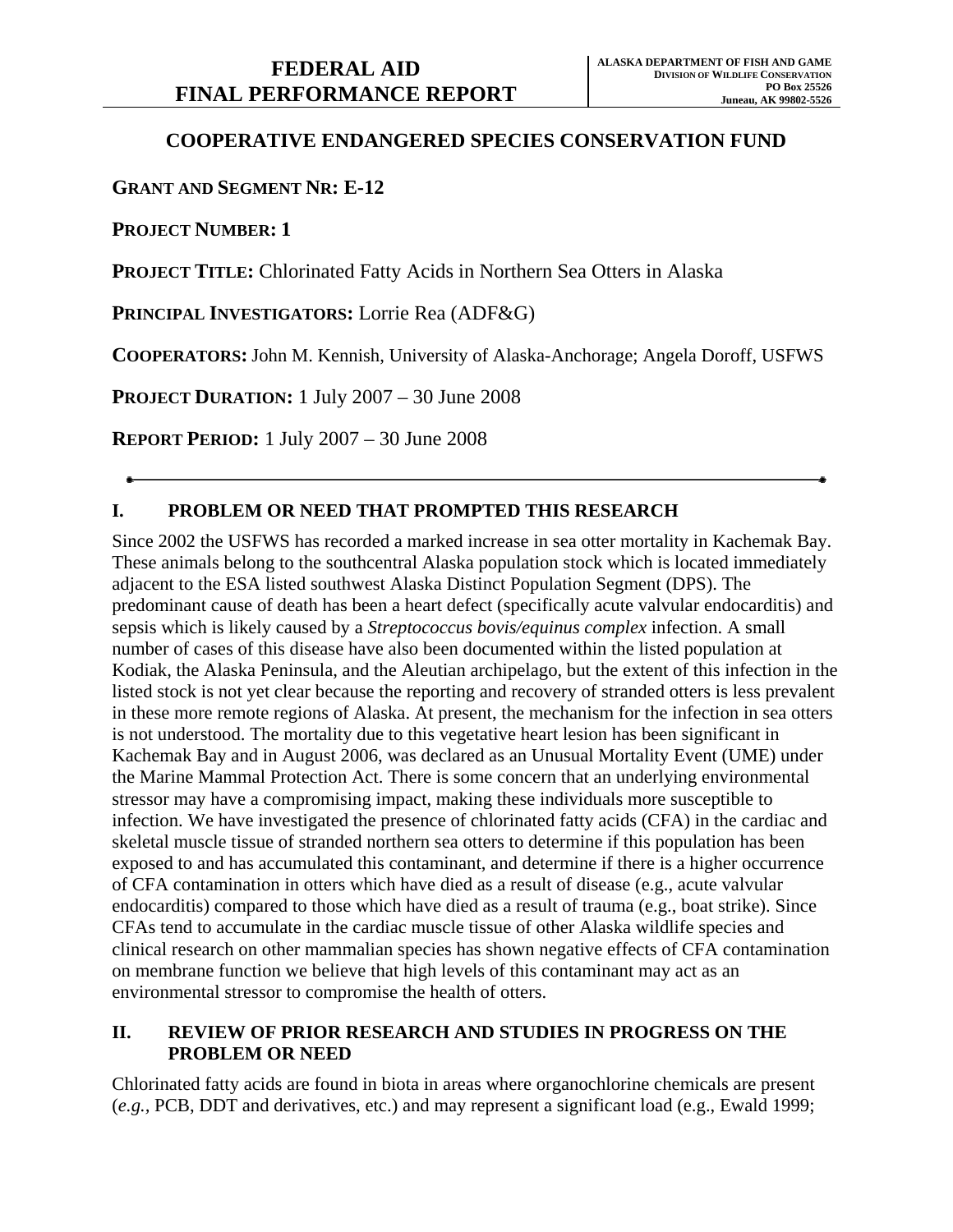E-12 Northern Sea Otter, Chlorinated Fatty Acid FY08 Final Performance Report

Milley *et al.* 1997). Chlorine moieties incorporated into the fatty acids of marine invertebrates may be passed along to higher trophic levels through the food chain. CFA have been detected in mussels and in marine sea ducks collected in the Aleutian Islands, both species that feed in the same nearshore habitat that is important for sea otter foraging. Given previous similarities in contaminant responses between sea otters and sea ducks in this region (i.e., P-450 responses), it is important to determine if sea otters have also experienced similar exposure to CFA in this environment. Surprisingly, the highest concentrations of CFA have been detected in the heart muscle of these ducks (Hoffman, *et. al.*, 2002). Recent analysis of skeletal and heart muscle tissue collected from Kenai River Chinook salmon found that CFA were concentrated in the phospholipids (important for membrane structure) of both muscle types at a level of 1-2 mg/g lipid (King et al. 2006). The physiological effects of CFA appear to be targeted at the cell membrane, causing small changes in membrane structure which lead to leakage of ATP (Ewald and Sundin 1998) potentially affecting the animal's energy budget and the production of gametes in males. These are physiological effects which would impact not only the individual but ultimately the population. Despite the demonstrated toxicity of CFA, organisms do not appear to differentiate or attempt to eliminate the compounds. Unlike traditional chlorinated pollutants, chlorinated fatty acids do not activate the detoxifying P-450 enzyme system (Håkansson *et al*. 1991). This suggests that CFA are not recognized by organisms as xenobiotics and therefore are not preferentially expelled from the body, giving them a greater possibility for bioaccumulation*.*

#### **III. APPROACHES USED AND FINDINGS RELATED TO THE OBJECTIVES AND TO PROBLEM OR NEED**

**OBJECTIVE 1:** Determine the presence and abundance of chlorinated fatty acids in the cardiac and skeletal muscle of stranded northern sea otters.

Cardiac and skeletal muscle tissue samples (n=48, approx. 2 grams each) were collected by the USFWS personnel using standard necropsy protocols and be delivered to the UAA ASET laboratory for analysis. Chlorinated fatty acids were quantified using laboratory techniques recently published by King et al. 2006. Each muscle tissue sample was separated into three lipid fractions (triacylglycerols, TAG; fatty acids, FA; phospholipids, PL) using solid phase extraction. CFA concentration was analyzed in a total of 144 lipid fractions for this pilot study.

There was a trend for higher concentrations of total CFA in the lipids extracted from heart tissue compared to skeletal tissue extracts (Figure 1); however, this was not statistically significant due to high variance in the concentration of total CFA in heart tissue in particular. The highest concentrations of CFA were found in the structural lipid fractions (phospholipids, PL) and the lowest concentrations in the storage lipids (triacylglycerols, TG). Dicloromyristic acid  $(C<sub>14</sub>Cl<sub>2</sub>)$  concentrations were either below limit of detection levels or were not encountered at all in sea otter tissues. The concentrations of dichloropalmitic  $(C_{16}Cl_2)$  and dichloroarachidic acids  $(C_{20}Cl_2)$  were around 1 mg/g lipid for both muscle tissue types. The concentrations of dichlorostearic acid (C<sub>18</sub>Cl<sub>2</sub>) were higher in heart muscle (10  $\pm$  14 mg/g lipid) than in skeletal muscle (4  $\pm$  5 mg/g lipid), but a high level of variability was found in both tissues, possibly due to small sample size.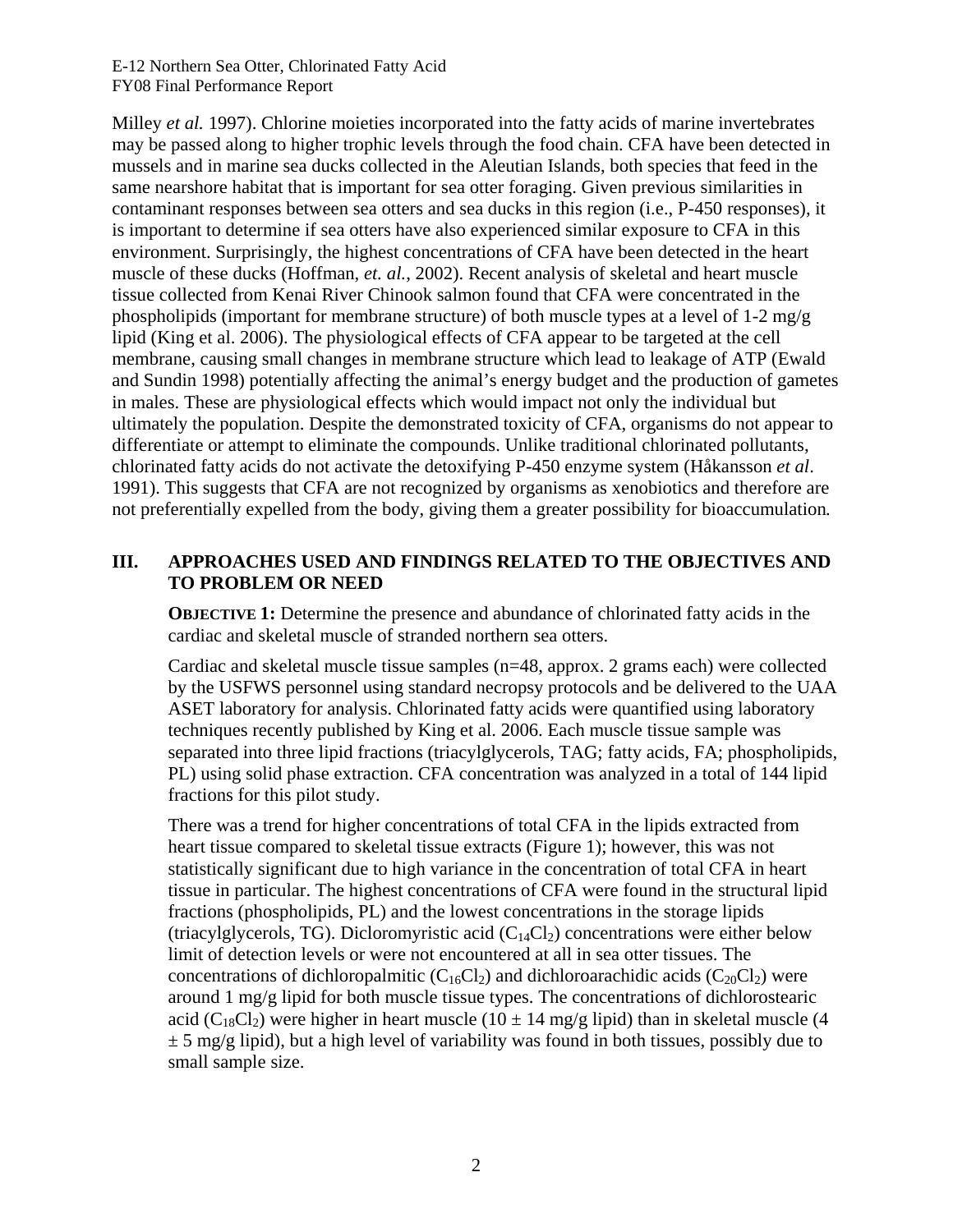

**Total CFAs in the Heart and Skeletal Muscle** 

Figure 1. Comparison of total mean chlorinated fatty acid (CFA) concentrations (mg / g lipid) in northern sea otter heart and skeletal tissue.

**OBJECTIVE 2:** Determine if there is a pattern of association between muscle CFA contaminant levels and cause of death in sea otters.

Some of the variability in the concentration of total CFA in northern sea otter muscle tissues can be explained by the location in which the sea otter was sampled post-mortem and presumably was foraging prior to death (Figure 2). Small sample sizes currently prohibit detailed analysis of the relationship between total CFA concentration and ultimate cause of death, however, there was no obvious elevation in CFA concentration in animals diagnosed post-mortem with acute valvular endocarditis compared to those determined to be killed by trauma (Figure 3). A more detailed analysis will be completed once all contaminant and pathology laboratory findings are available for these animals.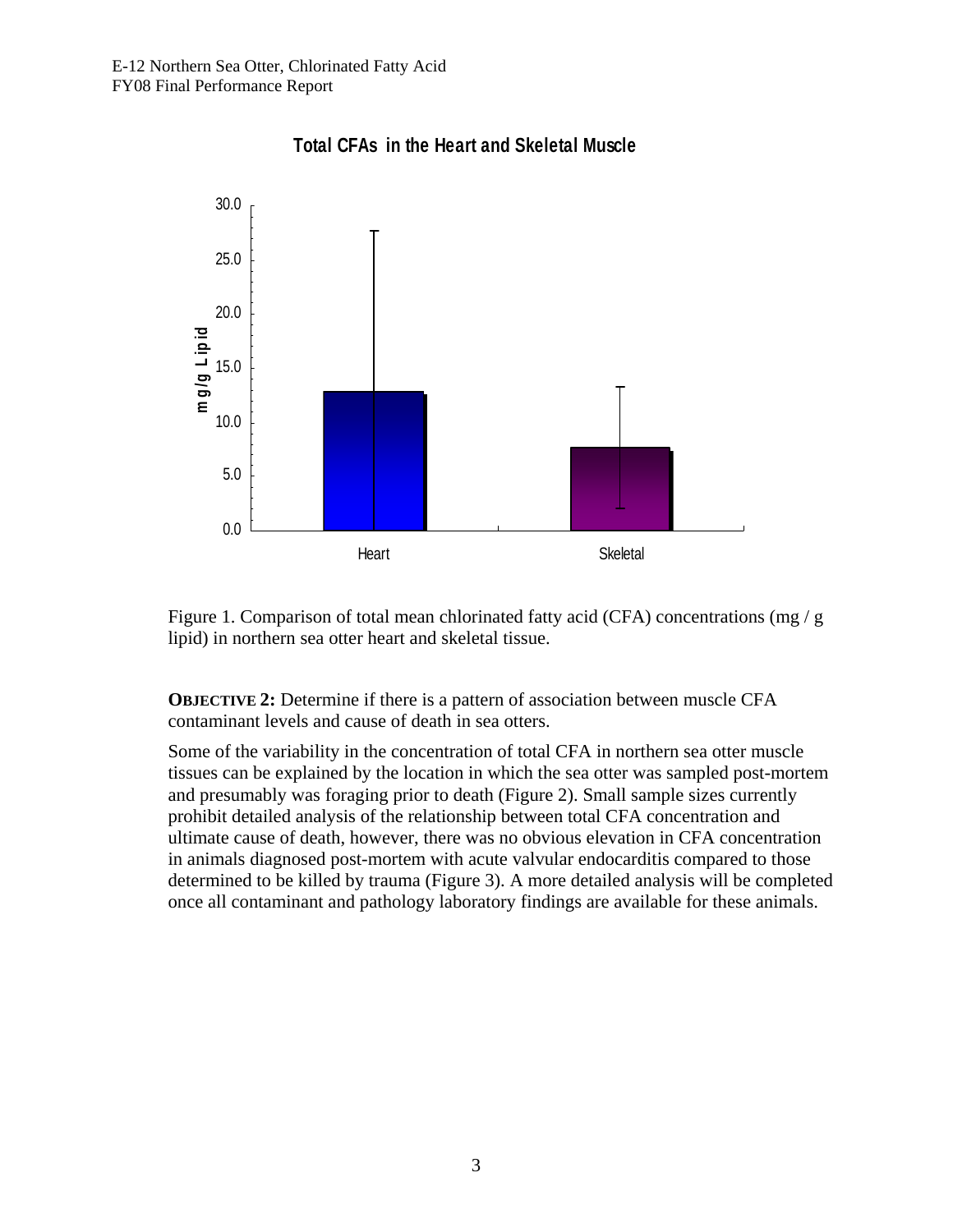

## **Total CFAs in Sea Otters By Geographic Locations**

Figure 2. Comparison of mean total chlorinated fatty acid concentration (mg/g lipid) of northern sea otter skeletal tissues between four regions of collection (southcentral Alaska, southwest Alaska, southeast Alaska and Russia).



#### **Correlation of Samples with Primary Cause of Death**

Figure 3. Comparison of mean total chlorinated fatty acid concentration (mg/g lipid) of skeletal tissues between northern sea otters with various causes of death.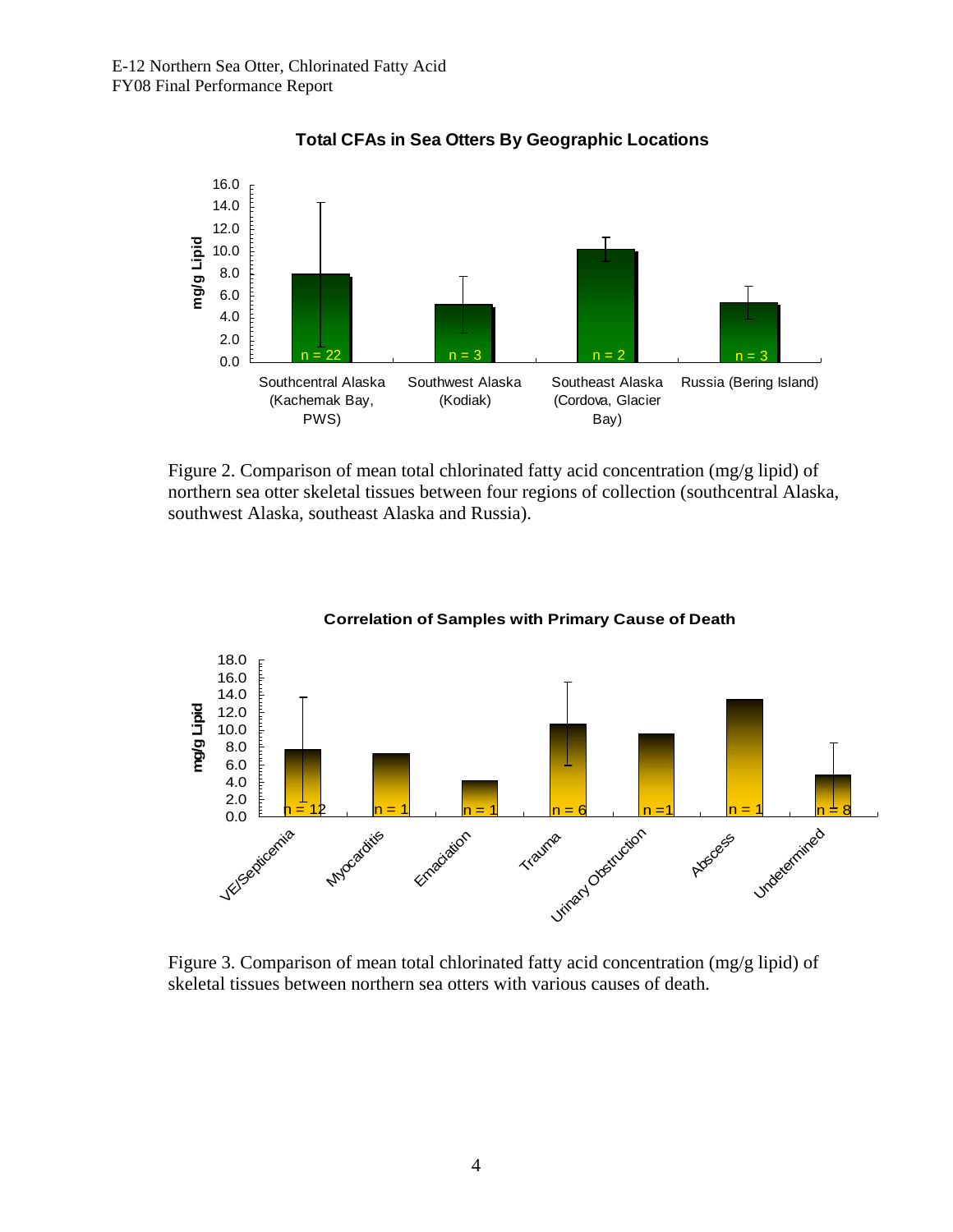**OBJECTIVE 3:** Determine need for continued study based on the results of pilot project.

This study indicates that CFA concentrations in the sea otter heart muscles are an order of a magnitude higher than the concentrations found in the heart muscle of Chinook salmon (King *et al.* 2006), and 4 fold higher than total CFA concentrations found in Steller sea lion heart tissue (unpublished data; Smith, Kennish, Rea et al.). These high concentrations accumulated in sea otter heart tissue (and to a lesser degree in skeletal tissue), along with preliminary indications of regional differences in exposure of otters to CFA's suggest that additional laboratory analysis is warranted in this species. Additional heart tissue samples should be analyzed to increase our ability to test for a correlation between CFA exposure and identified cause of death. Based on the results of this pilot project future analyses could be streamlined by concentrating on analysis of only the phospholipids fraction extracted from muscle tissue, since the highest concentration of CFA are found in this lipid fraction in northern sea otters.

Persistant organic pollutants such as PCBs and DDTs tend to accumulate in neutral storage lipids (Kawai *et al*. 1988) whereas CFAs tend to accumulate in polar lipids. Mu. H. (1996) suggests that the polar nature of these structural lipids, as well as the role of PLs in the structural formation of membranes slows down the turnover rate of CFAs. This causes CFAs to accumulate over time. The phospholipids in the heart and skeletal muscles of northern sea otters in this study contained the highest average concentrations of CFAs per gram lipid. This accumulation of CFAs in the heart tissues may alter the normal physiological functions of the heart by interfering with efficient membrane function.

# **IV. MANAGEMENT IMPLICATIONS**

This study provides the first report of the presence and concentration of these compounds in northern sea otters using a unique set of archived tissues collected during necropsy of otters over the past 5 years. This data will compliment additional contaminant and pathology investigations conducted on these necropsy animals by the USFWS and their collaborators during the past 2 years. It is currently unclear if CFA concentrations are significantly linked to the prevalence of acute valvular endocarditis found in southcentral Alaska sea otters during the UME (possibly due to low sample size). We believe that further analysis of tissues collected during necropsy of northern sea otters is warranted beyond this pilot study and this information and recommendation will be provided to the UME consultant team, the Recovery Team, and the management agency (USFWS) so that they may judge this along with other contaminant and pathology results whether there is need to prioritize research on environmental contaminants as a potential cause of the decline of sea otter populations and potentially tailor future management actions to mitigate this risk in the environment.

## **V. SUMMARY OF WORK COMPLETED ON JOBS FOR LAST SEGMENT PERIOD ONLY (July 1, 2007 – June 30, 2008)**

**JOB/ACTIVITY 1A:** Laboratory assay of chlorinated fatty acid concentrations in 120 muscle samples collected by USFWS during necropsy of stranded sea otters. This laboratory analysis will be performed by an ADFG college intern working in the UAA ASET laboratory under Dr. Kennish's supervision.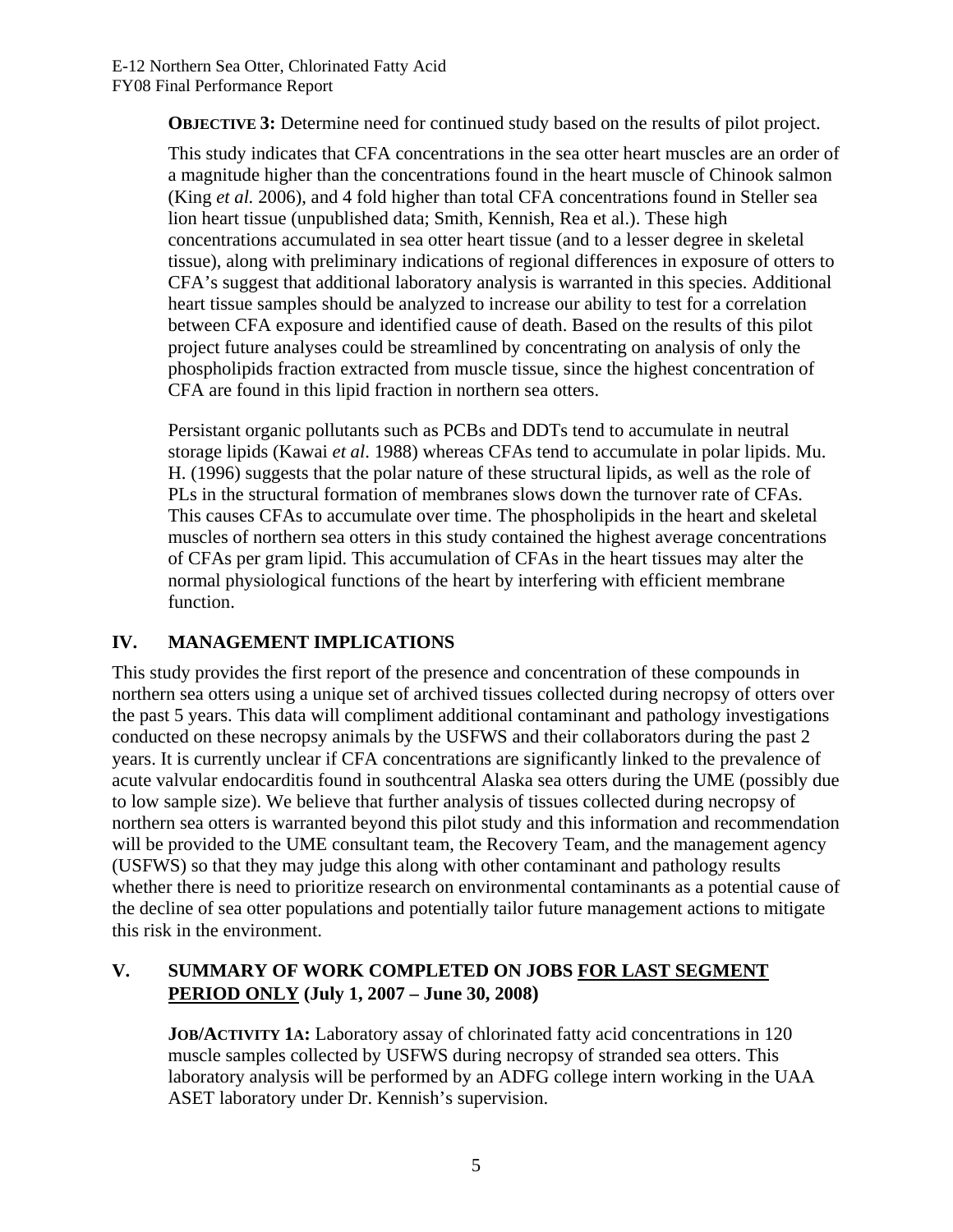E-12 Northern Sea Otter, Chlorinated Fatty Acid FY08 Final Performance Report

> The majority of Federal aid funds were focused on the laboratory analysis of CFA. All analysis costs (approximately \$9,000) were expended on the analysis of CFA homologs in 144 lipid fractions of sea otter tissues (24 more than the originally proposed 120 analyses). Approximately 90% of the College Intern personnel costs were directed at laboratory analyses.

**JOB/ACTIVITY 1B:** Data analysis and synthesis into reports of contaminant level findings to ADFG, the UME consultant team, the Sea Otter Recovery Team and appropriate USFWS sections. These results of research will also be included in a UAA senior thesis.

Approximately 40% of ADFG researcher personnel costs were directed to report preparation and interagency coordination of research. The College Intern involved in this project submitted her thesis research paper on a different contaminant analysis conducted on sea otter tissue supported through a separate grant funding through the UAA undergraduate research office. This student will be involved, at no cost to this grant, in the final preparation of this research for publication during Fall 2008, which will be her final semester of undergraduate tenure.

**JOB/ACTIVITY 2A:** Incorporate CFA concentration data with other data collected during necropsy of stranded sea otters, including final assessment of cause of death, to determine if there is an association between disease and contaminant exposure using an epidemiological approach. This will contribute directly to studies underway at USFWS.

The remaining 10% of College Intern personnel costs were directed at data analysis to determine significant relationships between CFA concentrations and region of collection and cause of death of the stranded sea otter. Approximately 50% of ADFG researcher personnel costs were directed to this data analysis and student mentoring. Final, more in depth analyses will be completed by the PI (at no cost to this grant) once full contaminant and pathology laboratory results are available from collaborating studies.

**JOB/ACTIVITY 3A:** Determine the need for CFA assays on additional samples based on level of accumulation of CFA in sea otter muscle tissue above detection limits and based on a power analysis using data on variability of exposure seen in this pilot study.

The remaining 10% of ADFG researcher personnel costs were spent on data analysis to inform decisions about the extension of this pilot project to further investigate CFA contamination in northern sea otters.

# **VI. PUBLICATIONS**

Smith, R.T., A.M. Doroff, V.A. Gill, L.D. Rea and J.M. Kennish. 2008. Chlorinated Fatty Acids (CFAs) in Alaskan Sea Otters. Poster presentation at the Alaska Marine Science Symposium, Anchorage, AK, January 20-23, 2008.